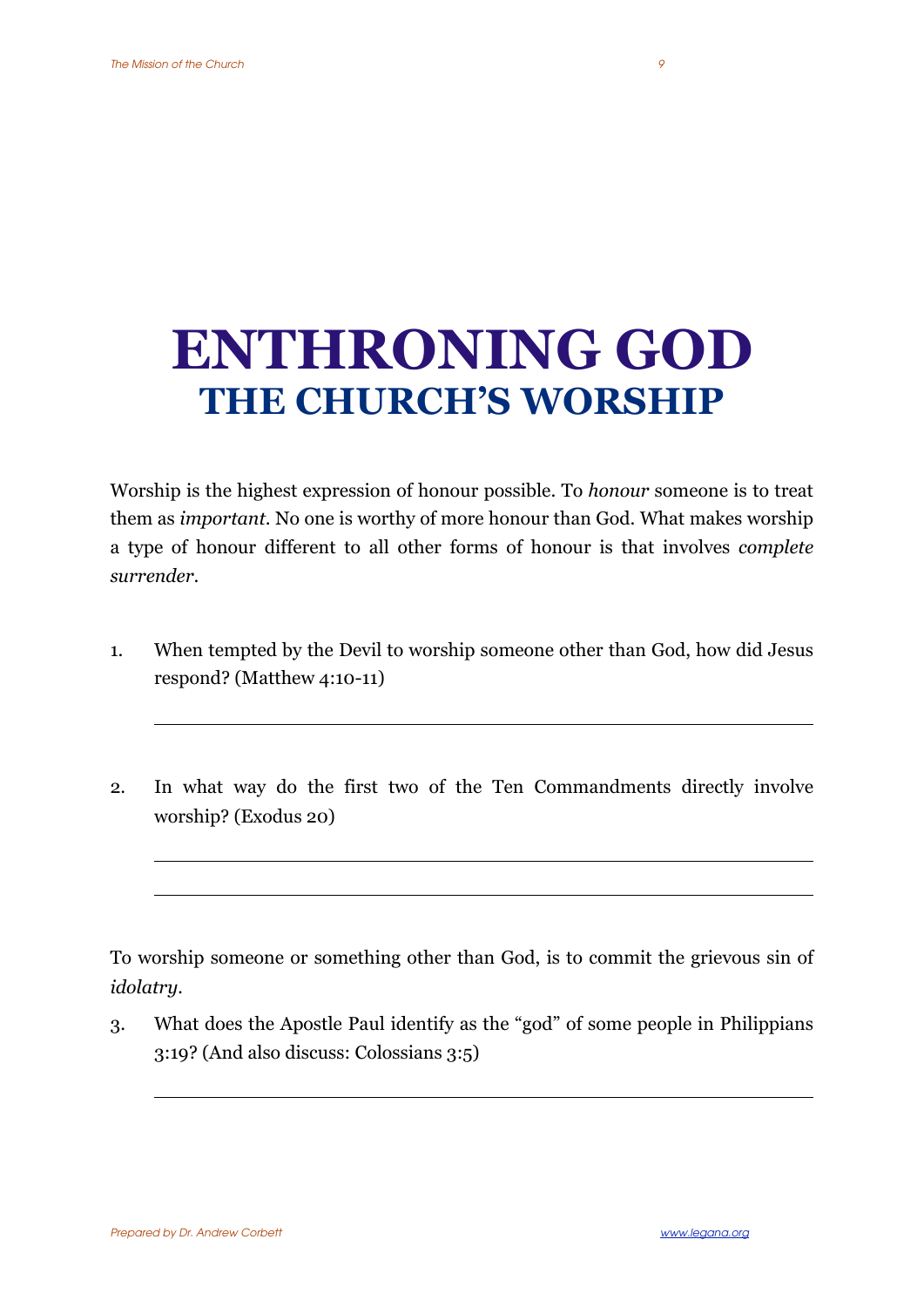4. How does the New Testament say that believers should regard someone who claims to be Christian yet commits idolatry? (1Cor. 5:11)

The New Testament places the highest emphasis on worship. It is the most important act a person can commit. To render worship to God is to fulfil our created purpose and bring pleasure to our Maker. To withhold worship from God and inappropriately give it to another is to commit an intolerable act of treason. (Note First Corinthians 10:14; First John 5:21.)

## **RECEIVING SALVATION IS A PERSON'S FIRST ACT OF WORSHIP**

5. In what way is a person's acceptance of Christ's salvation for them their first act of worship?

The primary purpose of the Church is to facilitate the worship of God.

- 6. What does Hebrews 13:15 instruct the church to do?
- 7. Based on Ephesians 5:19 and Colossians 3:16, what activities of the early Church would have been central to their meetings together?

There is a tendency among some churches to take the emphasis off worship in their meetings, because the unchurched visitor does not understand or appreciate the songs and hymns of the church. There are two responses to this. Firstly, the unchurched visitor is not the immediate audience for these songs (God is). Secondly,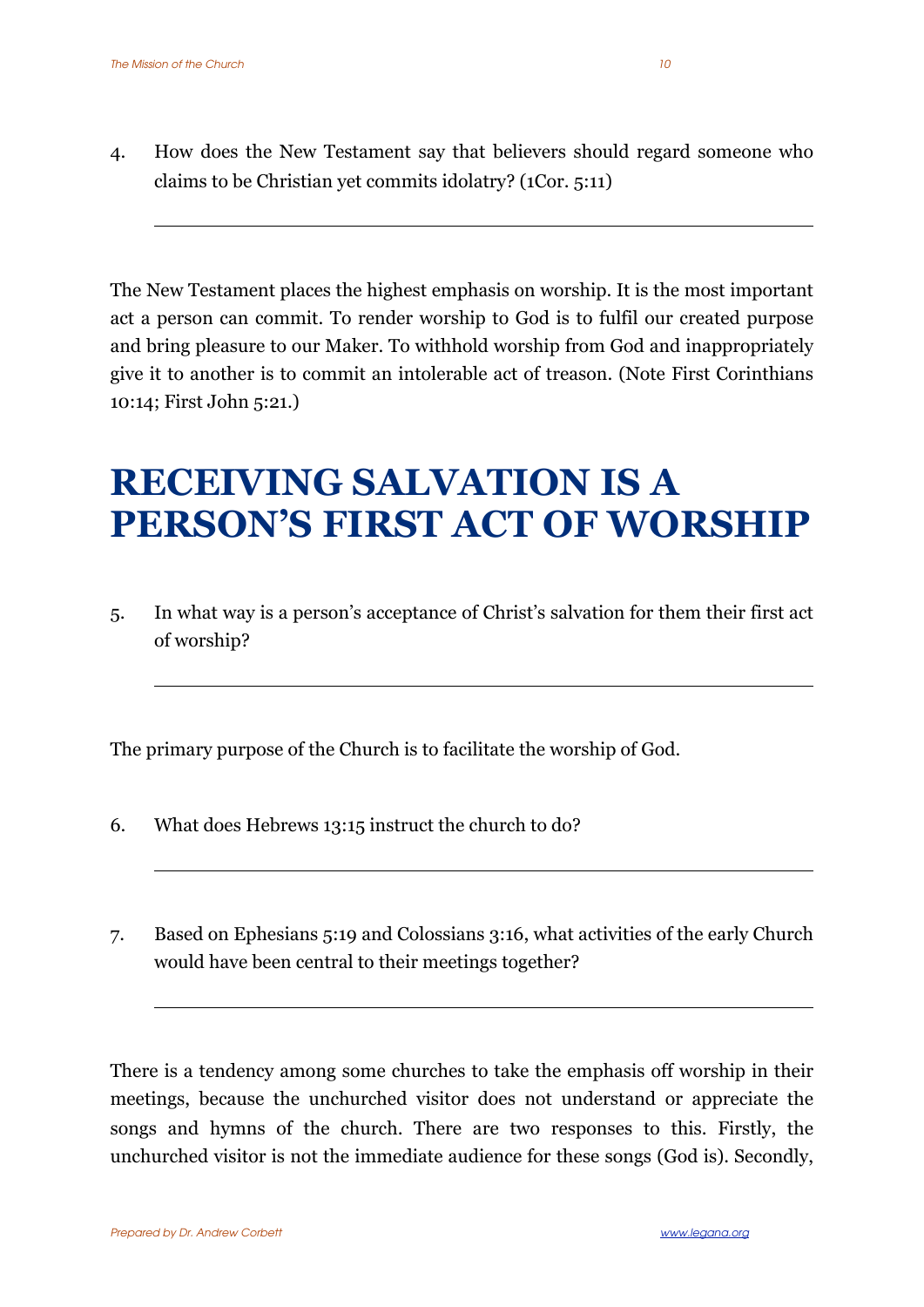the unchurched visitor expects that there will be acts of worship within a church service. Because the Church's primary purpose is to worship, it's main purpose in gathering together as an assembly is to worship.

8. Beyond the choice and style of songs sung in a church, how does a church express its worship of God?

Because worship is an expression of total surrender, it is possible for believers to worship God in a church service beyond the singing. While some people think that giving to their church is only about money and fund-raising, our giving becomes a powerful expression of worship as give we up what is ultimately valuable to most people and surrender it to God. Our attention to the preached Word is also a powerful expression of worship as we allow God to shape our lives according to His will.

## **USING OUR TIME, TALENT, & TREASURE**

Our worship of God begins when we surrender to Him. With this surrender comes a revelation of our true condition: *we are helpless sinners in need of a helpful Saviour.*  The aging John Newton, author of the hymn- *Amazing Grace*, put it this way: I am a great sinner but Christ is a great Saviour.

9. What was it that enthroned God in Israel according to Psalm 22:3?

When the Church worships it is not to manipulate, manoeuvre, or even 'manifest' God and His presence. It is not so that the church 'feels God', 'touches God', or even 'builds a throne for God to enter in and be seated'. The church worships because God deserves it! He owes us nothing. He is never beholden to us because we worship Him.